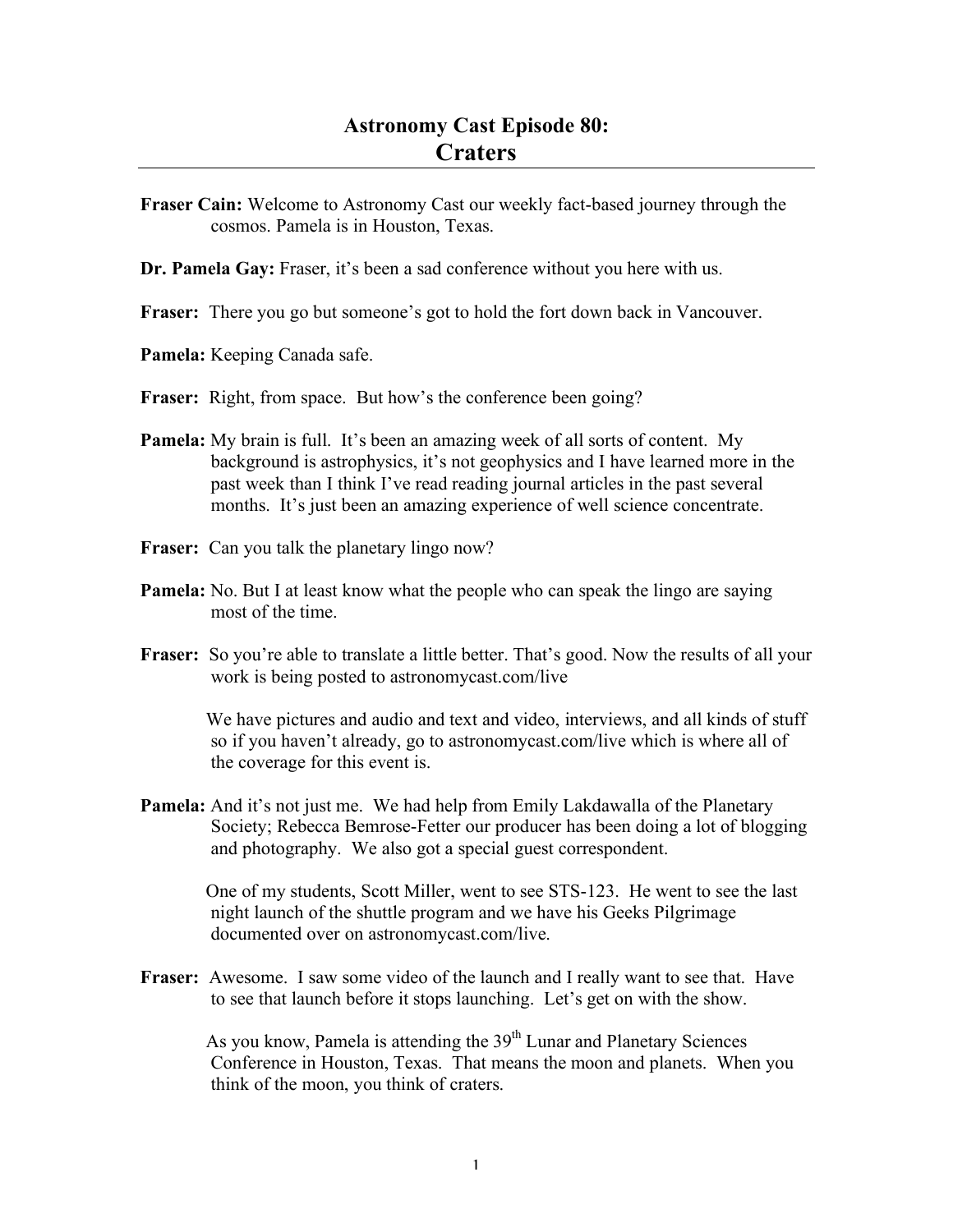In fact a big theme this week at the planet is craters. Pamela has taken it as an inspiration so this week is the week we drive the show into the crater. Pamela, why don't you give us the basic explanation of how we get a crater. Although I think we can kinda guess.

**Pamela:** Well you start with a rock, although rocks have more words than I ever knew existed. You can have a rock that is from the moon or Mars or you can an asteroid and these can have all sorts of different names.

> Most typically the ones that end up hitting planets they were calling chondrites. You get iron meteors that hit planets. When they impact they can come in at all sorts of different angles. The angle of impacts affects what direction the ejecta travels. This is the cloud of material that gets thrown out of the ground and spewed in different directions.

> But you always get a round crater. That's one of the cool things that you can knock a planet and you can do it from all sorts of crazy angles and the crater is always going to be a nice happy little perfect circle.

**Fraser:** Why?

**Pamela:** It's just the way the physics works.

- **Fraser:** Right, like the rock just gets consumed when it strikes the ground and it's always in a circle?
- **Pamela:** There are a lot of really complicated processes that go into this. There's conservation of energy; conservation of momentum. You hit downward and material gets flung upwards as the energy is being released. It just ends up leading to this nice happy little perfectly round crater.

You can get craters that end up with multiple rings of material around them. You end up with craters that have neat layers layered through them with all sorts of different morphologies depending on where you hit.

In some cases you can actually create an instant lake if you hit someplace on the planet Earth and the crater happens to break through to the water table. This actually happened last September. In Peru there is a crater formed about 15 meters across when a fairly good-sized rocky asteroid in this case, which we didn't think those could actually reach the ground, which is a bit troubling.

But, a rocky asteroid came crashing through our atmosphere. People saw it while they were hanging out on the roof of a hotel looking up when the asteroid turned meteor turned meteorite hit the side of a riverbank. It poked through to the water table and within minutes this crater turned into a little tiny watering hole.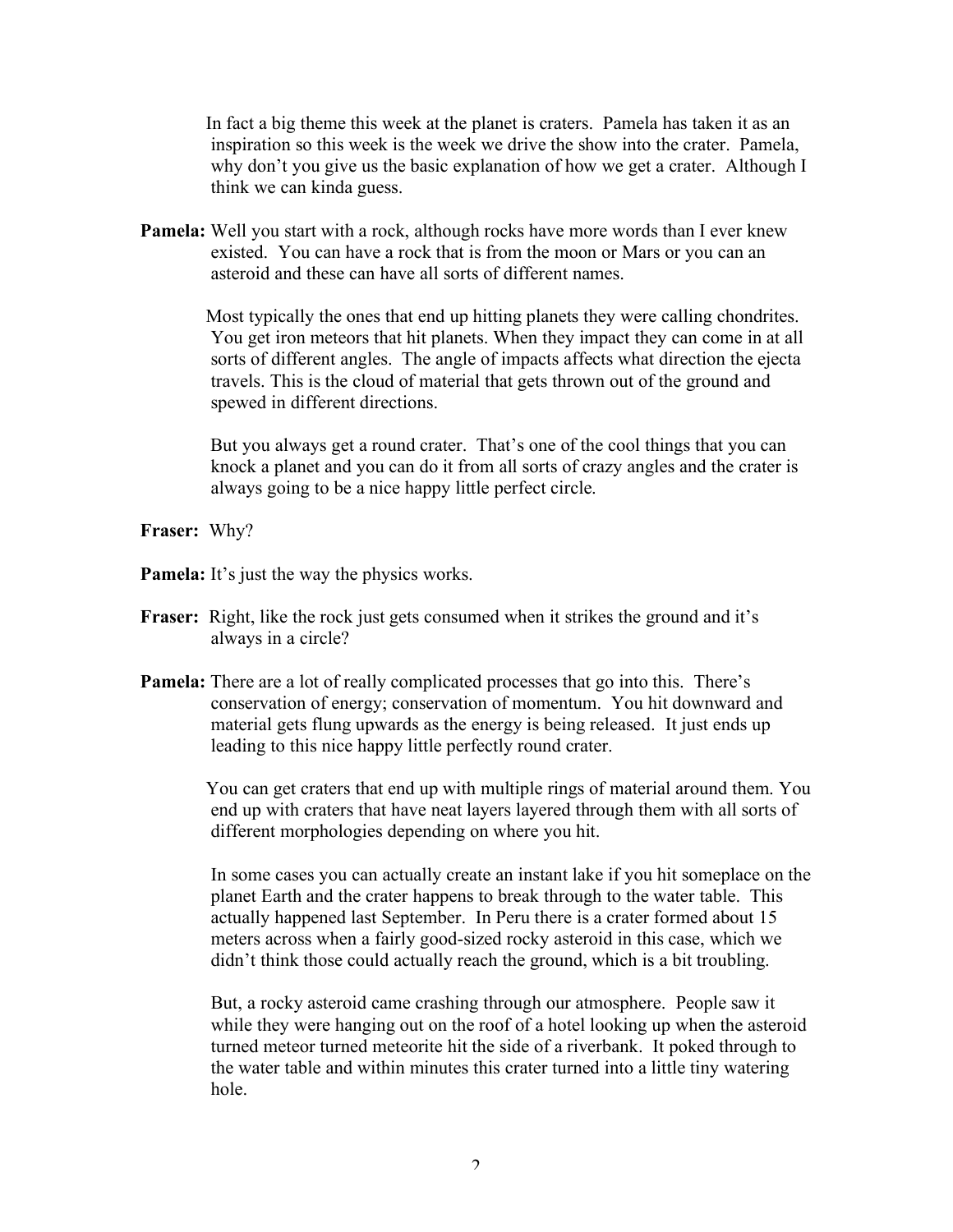- **Fraser:** Wasn't it making people sick?
- **Pamela:** That was actually one of the stories that were in the news. Several different teams of scientists a few weeks and a few months later went down to study it. They interviewed the people involved, took pictures, documented everything.

It appears that it was a psychosomatic reaction. There was a lot of fear when this happened that it was actually a missile from a neighboring country or just some other country that for whatever reason decided to throw a missile at the middle of Peru.

This was a fairly remote area near the Bolivia border and somewhat near Lake Titicaca. There was a lot of fear and paranoia and no it was just a rock.

- **Fraser:** Why don't you walk me through the steps nice and slow like for as a rock strikes the ground – space to crater.
- **Pamela:** Okay. The most typical case is you have what starts as an iron asteroid. A happy little friendly object on an orbit around the sun minding its own business, but its orbit happens to intersect the orbit the Earth. It can intersect it at all different angles.

You can end up with an asteroid that hits our atmosphere head on where its path is going straight from space straight down towards the earth. That's kind of rare. Most of the time you're at some crazy angle.

Just probability says that its' more likely you're going to be somewhere between zero and 90 degrees than at 90 degrees when you hit the atmosphere. Depending on the angle that it hits the atmosphere it's going to deal with differing amounts of slowing down from the atmosphere.

Different frictional effects as it passes through the atmosphere will slow it down, heat it up, dissipate some of its energy and dissipate some of its mass through all sorts of different burning up processes. This is what you see when you look up in the sky and see this really bright streaking object. It is melting, evaporating, ionizing all these things depending on its composition.

So it's getting smaller and smaller and so you might start off with something that is several meters in size that ends up the size of a football by the time it hits the surface of the earth. Then when it hits all that energy is transferred into the ground.

You can end up with instantaneous melting. You can end up with shocks, but the basic result is you end up with this great big splash of materials that shoot straight up.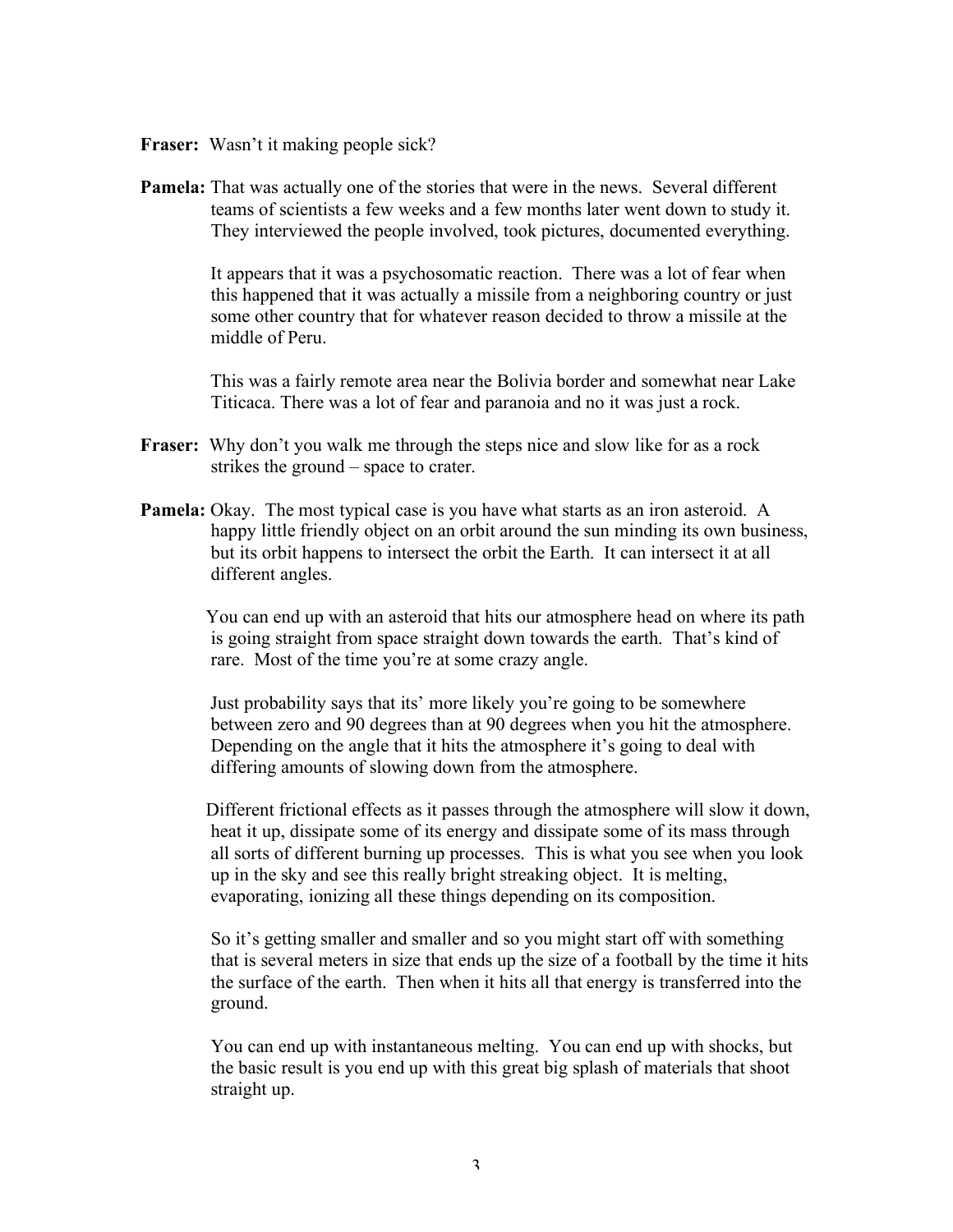**Fraser:** Does the asteroid always hit? Can't they explode in the air?

**Pamela:** No. It doesn't. They can explode in the air, or they can vaporize in the air. The vast majority of stuff in the air that hits our atmosphere is pebble and dust grain size. Things like that aren't going to make it to the surface of the earth. It's only the larger objects and how large is required really depends on the angle that the object impacts on our atmosphere and the difference in velocity between them.

You can imagine that you have this asteroid that is on an orbit that causes it to just hit our atmosphere and is going just fast enough that it is mostly gravity sucking it in. You could also end up with an asteroid that is perhaps going around the sun in the opposite direction so it could hit the Earth's atmosphere with the exact same angle.

Because of the difference in its' orbital velocity and our orbital velocity where we have basically a head-on collision, it's screaming in at tens of kilometers per second and this huge extra velocity ends up making it a much more dangerous object.

- **Fraser:** Okay so the rock has transferred its energy to the ground. What happens to the ground?
- **Pamela:** It depends on how big the object is. There are some really cool models that have been done at Los Alamos National Lab where they have a super computing facility. In some of these models, there are simulated scenarios of large object hits the ocean and the splash of the ocean water is so great that a column of water goes through our atmosphere.

So we're actually if we get hit by something large enough and hopefully this would never happen because the tidal waves would be devastating and as would many other things. If you hit our oceans just right, you can splash ocean water into orbit basically. That's just really cool.

You can do the same thing if you hit land but it would be much more devastating. This is actually how we end up getting Mars rock hitting the Earth as meteors and being found as meteorites all over the planet.

At some point in Mars past it was hit by something big and chunks of Mars was sent into space on orbits that carried them to Earth where they passed through our atmosphere, survived and landed somewhere on the planet just waiting for some geophysicist or some farmer to find it.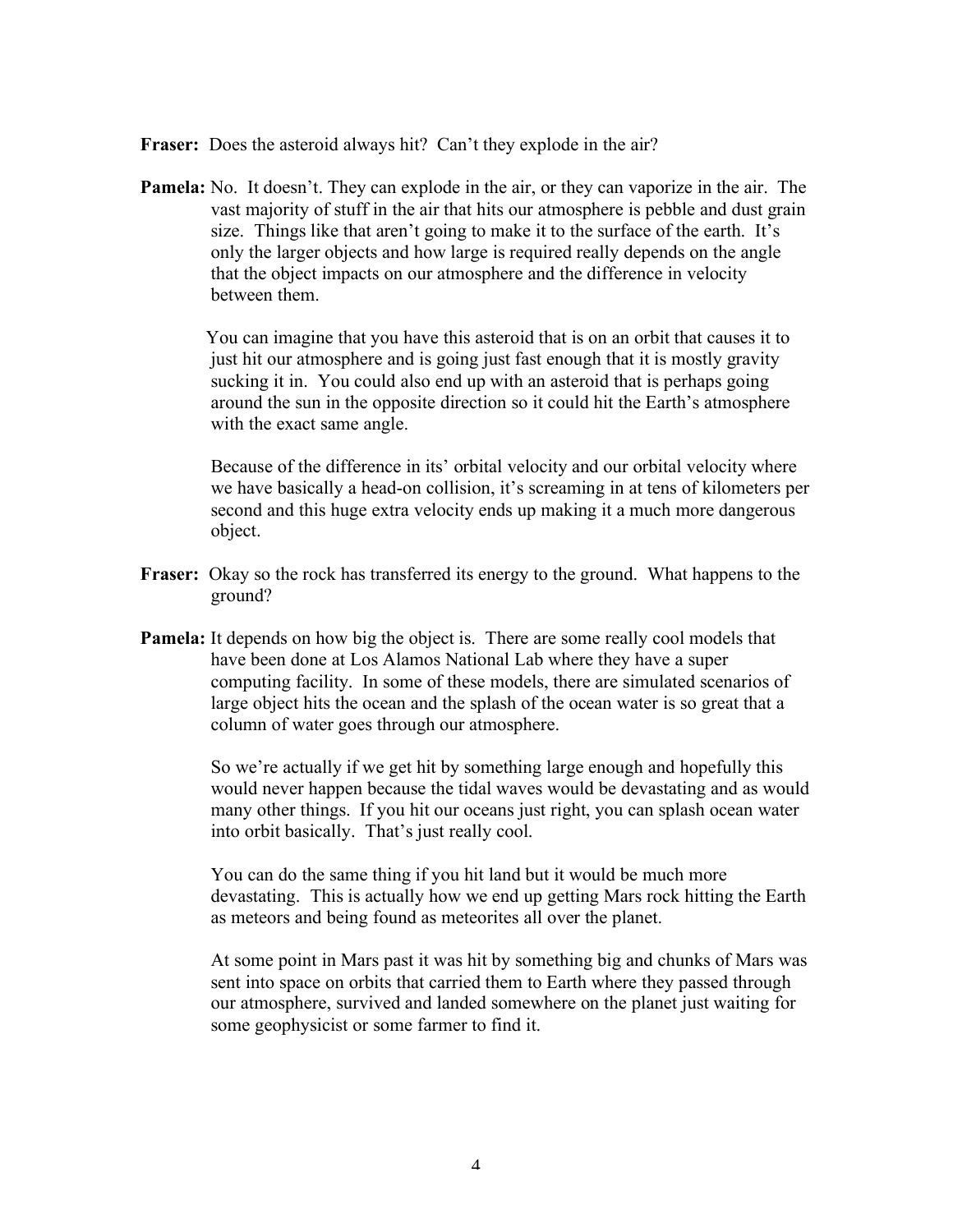Anyone can find a meteor. They are all over the planet. They are easiest to find in deserts and in Antarctica. But you could find one in your back yard if you're lucky.

- **Fraser:** Now either you're on a tangent or you're avoiding my question. I think you're on a tangent.
- **Pamela:** It's also after midnight where I am and also very late where Fraser is.

Okay, so the rock hits the planet and you can get dirt or water thrown into the air depending on where it hits. The energy as it propagates through the soil can take a chunk of the soil and actually flip it over.

You can end up with inverted layers stacked up on top the soil, dirt, or glacier around wherever the impact occurs.

- **Fraser:** You mean like dinosaurs on top, then newer rock, then finally topsoil?
- **Pamela:** That's exactly what happens, it's a complete flip. If there is enough energy, it can liquefy as it hits. Soil is made up of silicates, organic materials, because we have earthworms here on our planet. Organic materials form just about everywhere but they don't always have earthworms and microbes in them.

An organic material is just something that has carbon atoms and molecules. But you take this stuff and if it has silicate in it that basically melts to glass, which is cool and you can melt it and get these fascinating structures around it.

There is also all of the material that is in the meteor that has now turned meteorite and that can shatter on impact and you end up with ejecta fields that are filled with quartz crystals. You can end up with all these various blobs of shiny glass strewn all around where the central crater is located.

You also get the pieces of the meteor if it chooses to shatter, which can be chunks of metals. So you have this ejecta field around a crater rim that includes inverted materials.

In some cases depending on what you hit, if you're hitting something that's rich in metals, you might actually in the process be able to whack them hard enough or melt them just right that you end up creating magnetic fields within the materials that you've just knocked really hard

**Fraser:** All right, I know that if you hit a piece of iron really hard you can give it a temporary magnetic field, right? Because you are aligning all the little jiggled up iron atoms so that they're all pointing in essentially the same way and they get that magnetic field going. So a large enough rock can do that to dirt and to iron ore in the ground?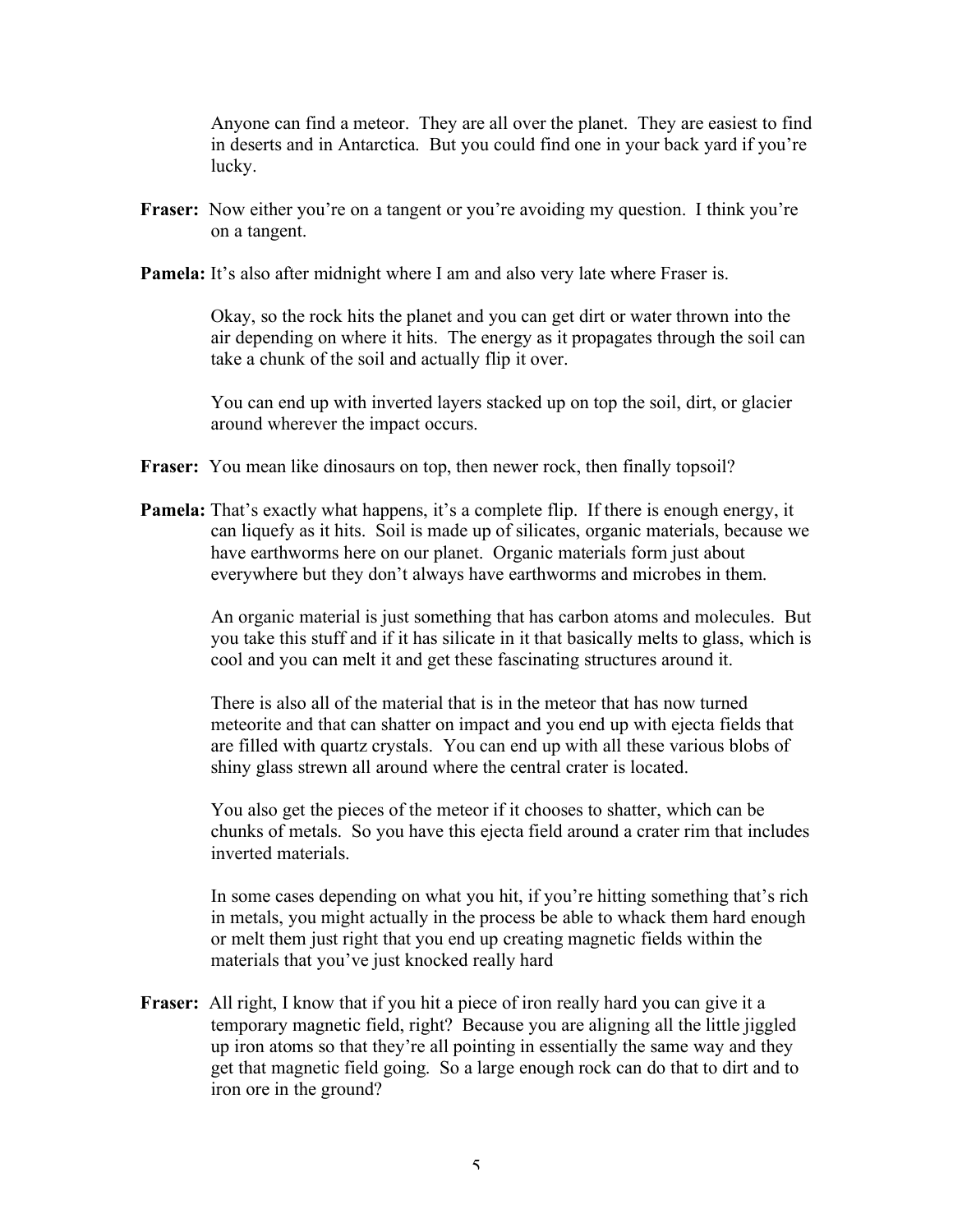**Pamela:** Exactly. This is actually something that we think has happened in some cases on the moon. If you look at the lunar craters there are some amazing maps of the moon's magnetic fields from the lunar Prospector.

> When you look at these maps, there is a little bit more magnetic field in one place than another and is coincident with the centers of craters where there is little upwellings of material which sometimes happens for reasons that we're still trying to figure out.

It is thought that these magnet fields are either induced through shock, like hitting it as you would hit a nail with a hammer, which is something anyone can try. Go get a real metal nail and whack it a few times with a hammer really hard and you can use it to pick up paper clips.

Either that or perhaps in some really ancient cases there was an intrinsic magnetic field around and by heating the material, you randomize the atoms in it if it is material capable of becoming a magnet.

As those heated up atoms cool they align along any magnetic field that happens to be around. This is why in different parts of the planet Earth we can actually figure out the history of the Earth's magnetic field by looking at the way the magnets are aligned, natural ferromagnetic materials.

With the moon we have these neat little lumps and bumps of magnetic fields that are coincident with craters. And that's just cool.

**Fraser:** Right, you get some lava that pours out of the ground or is created in an asteroid strike and it is liquid enough that all of its atoms can align while it is cooling in the magnetic field.

> Then the magnetic field is cooled and they are locked in place and maintain a record of the magnetic field that was there at the time.

**Pamela:** In some cases if you whack something hard enough with an object that is large enough you can even do things like create the Earth's moon.

> Our planet once upon a time was hit by another object and we go into this in our "How the Moon was Created" episode.

- Fraser: That's like a big crater there, mighty big.
- **Pamela:** Actually, it's more like an ejecta. So the splash of material I told you about can sometimes make it up through the atmosphere, that would be our moon.

**Fraser:** A really big collision.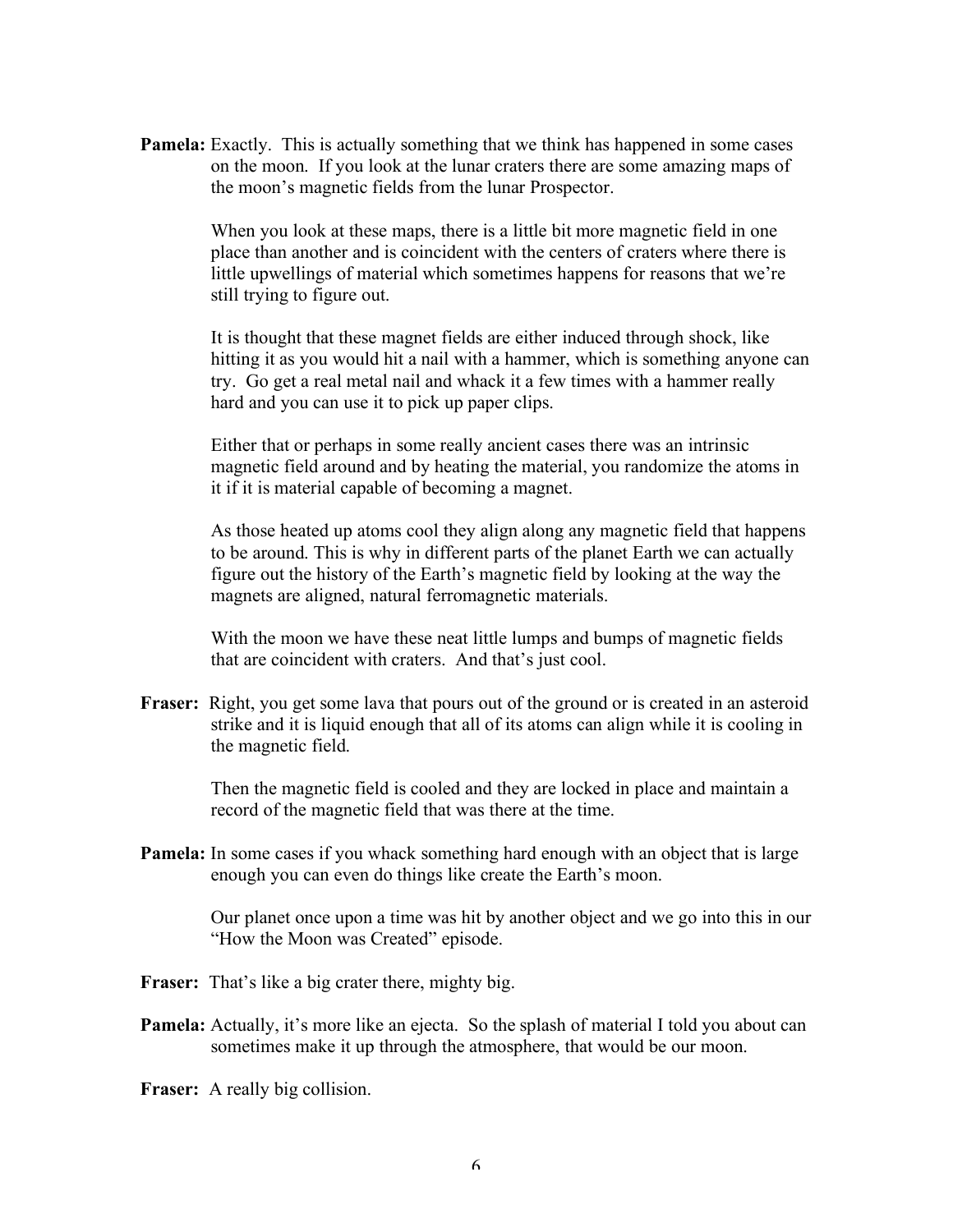**Pamela:** It's a really big collision. But in these really big collisions you don't always get moons. In fact, it looks like both Mercury and Mars have giant basins. In Mars' case one that is about half the planet – the whole hemisphere.

> Both Mercury and Mars appear to have been clobbered by something of double digit percentages of their own size at some point in their past. This had huge morphological affects on the entire planet.

- Fraser: Now what good have craters done for us?
- **Pamela:** Well, they probably got rid of the dinosaurs which some would argue allowed mammals to evolve on the planet Earth and thus reign supreme and destroy the planet in new and interesting ways.

At the same time, it's a way of distributing material around the solar system and there also a tool that geophysicists can uses to measure the ages of other objects. For instance on the moon you can look around and there are lava fields on the moon. The moon actually had a much more liquid core in its past and lava was able to escape through various different types of dyke features.

There are also all sorts of very neat little underground effects of lava going underground where we could see it and creating neat geographical formations. We can date different features on the moon such as the highlands, the mare based on how many craters there are in different areas. We could also measure the depth of lava using the craters.

The way this works is you look at an area and count how many craters there are in different areas and we can also measure the depth of lava using craters. The way this works is you look at an area and count how many craters of different sizes there are within that area.

You can make a plot of number of craters versus size of craters and you'll end up with a bazillion little tiny craters and very, very few giant craters and you can fit a pretty much straight line to those relationships.

Now in an area that has a ton of craters, where you end up with the entire line shifted so that it intersects the Y-axis is really high number. That is a really old surface, one that has been around for along time getting whacked with rocks from space.

**Fraser:** So you just count the number and the size of craters in some region and then you consult some geophysicists chart somewhere and it tells you how old that region is. I guess you might have regions that are right at almost the beginning of the solar system while other places might just be a few million years old.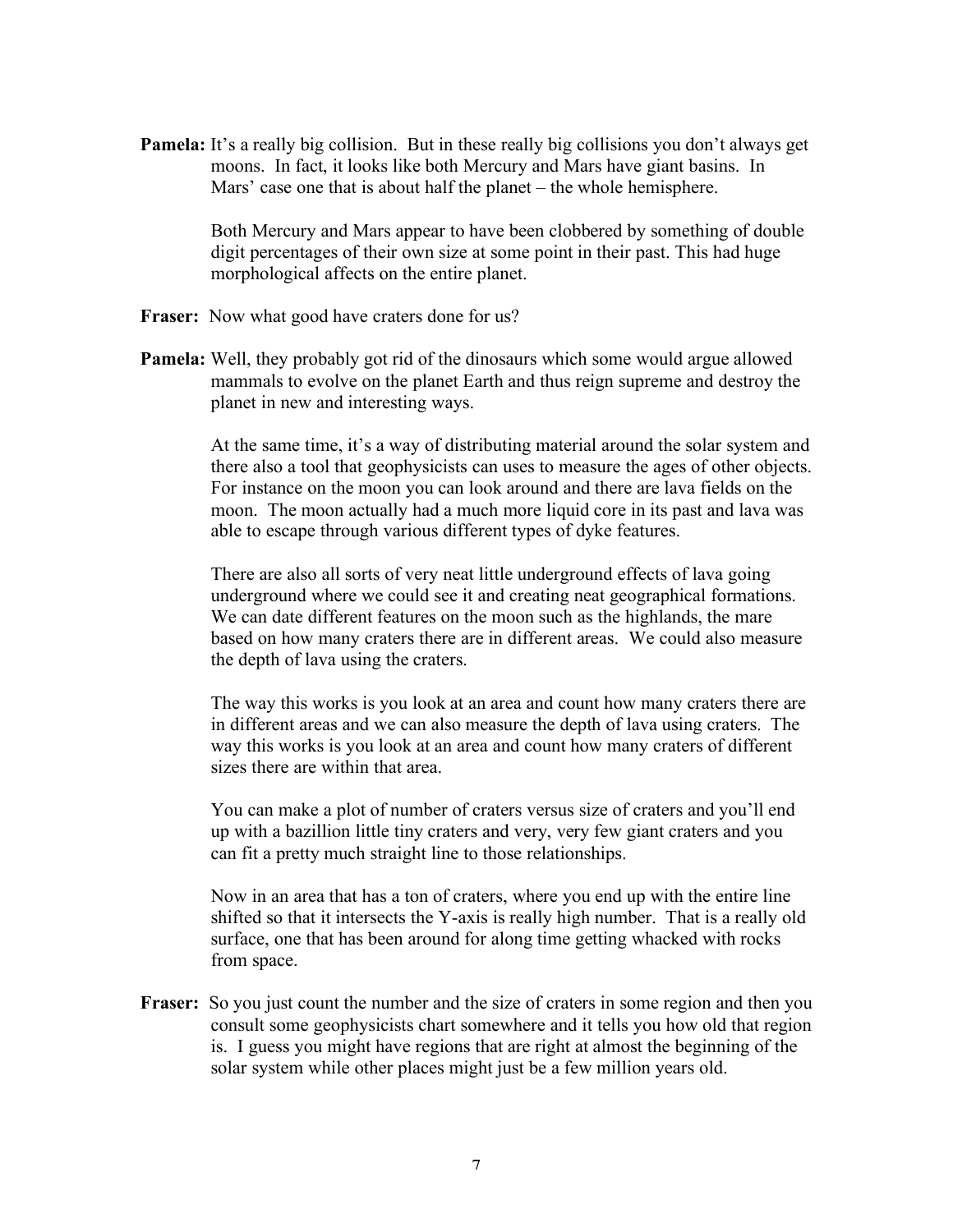**Pamela:** They actually define different geological periods based on the crater number. This gives us the relative age. Trying to get at the actual age of a planet, a moon, whatever requires you to actually go out, grab a rock and do radioisotope counting. Look at what different elements have had a chance to decay in that particular rock.

> We can't do that with Mars yet. But we sent Apollo astronauts to the moon and they landed in different places. By taking those rocks and looking at the radioisotopes in them and what has decayed and what is left, we're able to say this part of the moon has this age; this part another age; and use that to scale our understanding, at least with the moon, this crater rate corresponds to this date in the past. That's kinda cool.

With Mars, we're not at a point yet where we can do the radioisotope work and say we know exactly how old this part of the surface is. Although we have some fair guesses based on our understanding and on the Rovers we have sent there so far.

However, with Mars we do the same thing. We age different surfaces and also age things like stream beds, filuvial systems cut out by liquid we think and they look like deltas and we're able to say this section is older or younger than this other section based on how craters are layered on top of or not layered on top of based on these filuvial systems.

- **Fraser:** Now we look in the sky and we see the moon just wracked by craters and yet here on Earth, I think there are meteor crater for well-known crater? Why isn't the Earth as hammered as the moon?
- **Pamela:** It rains. We are hammered just as much as the moon. The difference is that as you look at the surface of the Earth you're not seeing any rocks that are 3.5 billion years old unless it's a rock you happen to find and pick up and test and just happened to survive.

There are a few places on the Earth where we find old rocks but it's not the whole surface of the planet. When we look at Mars; when we look at the moon, we're looking at surfaces that have rocks on their surfaces that are billions of years old and they haven't been eroded by rain or dust and the plate tectonics on both the moon & Mars are much less.

Mars has the Tharsis Bulge, it has Olympus Mons, it has all these volcanoes that are problematic. They raised a whole chunk of the surface. To understand those parts of the surface we have to do all sorts of crazy other stuff. In general the surface of both of these worlds haven't been rained on.

Already with the crater that recently formed just last September in Peru, 15 meter diameter crater is almost gone. It rains, and the rain washes soil in,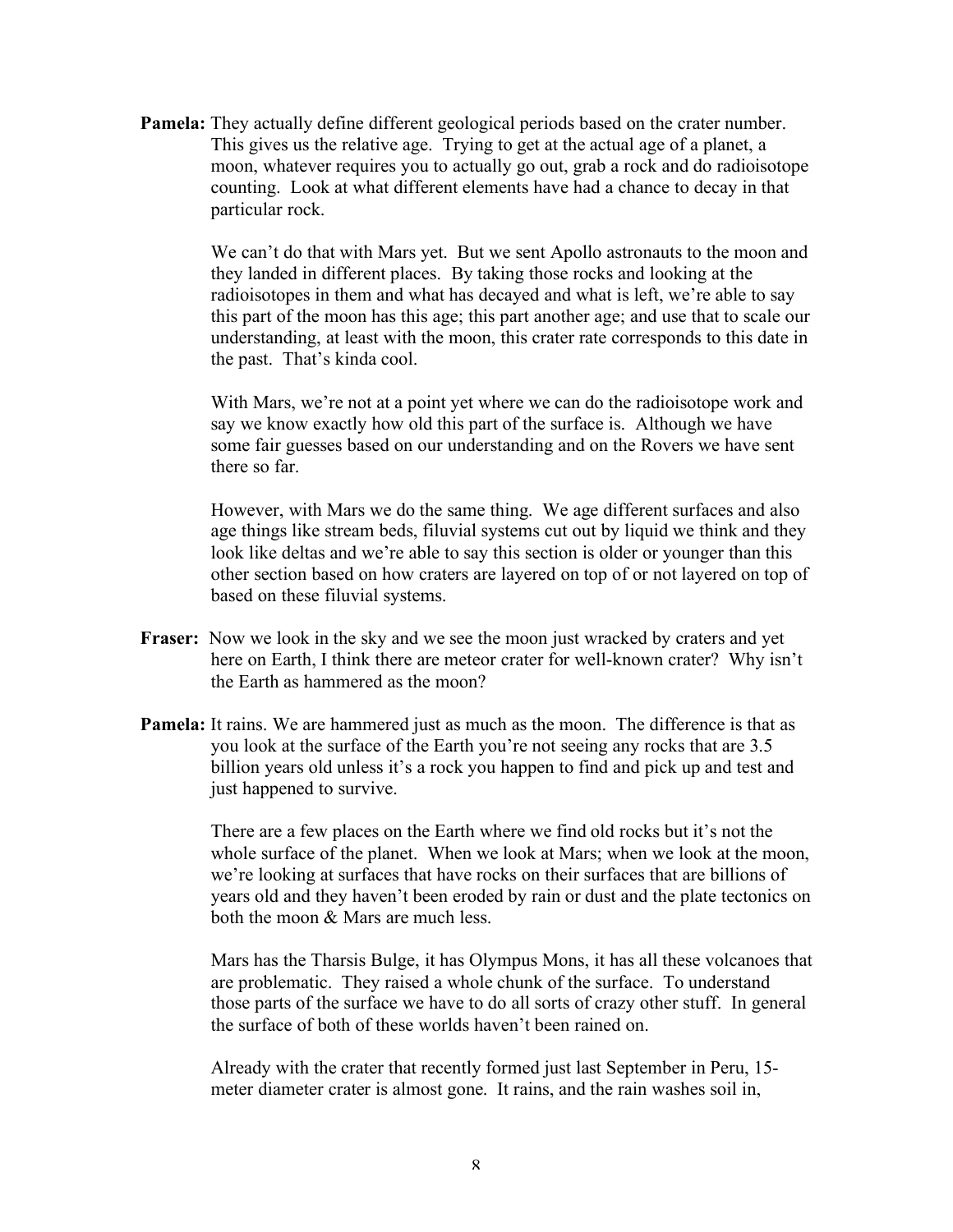flattens things back out. Anyone who has ever dug a hole in their back yard knows the hole is going to fill itself back in rather quickly.

Our planet erodes. It kinda sucks.

- **Fraser:** So you just wonder how many enormous craters are just gone.
- **Pamela:** There is actually thought that things like the Yucatan are crater edges. As we look more and more at satellite images we're finding more and more giant craters from their rims all over the planet.
- **Fraser:** That's right, there's like the latest satellite missions are able to measure the contours of the Earth such precision that they are able to find these enormous craters just by the tiny little difference in the height of the rim.

It's been eroding for a hundred million years but there is still just enough of the rim remaining that they would know there was a crater there, that there was a huge collision there. Only just now they are able to discover these craters.

**Pamela:** The other way that we're finding it is using gravity measurements. This is one of the coolest things. I learned about this a few years ago. I thought this was really cool and I don't geek out too much about gravity.

> There is the ability to measure gravity with some instruments so precisely that you can tell the difference in gravitational acceleration between someone's foot and their head using this instrumentation.

> It's possible to go around with gravity detectors and if you know your distance from the center of the planet, which you can get from GPS systems, and you measure the acceleration of gravity at that altitude from the center of the planet, you can roughly figure out the amount of material that has to be between you and the center to cause that acceleration. Doing this, they go out and find things like petroleum reserves.

> But working in South America, a group of geophysicists actually found a big impact basin this way because the densities versus shape of the terrain just didn't make sense for any other process. Gravity allowed them to find a hidden crater.

- **Fraser:** They're using that technique to measure ice loss from glaciers to see how the ground such as in Canada is bouncing back after the last Ice Age. They can measure how the ground is moving back up after the Ice Age. It's pretty amazing.
- **Pamela:** It was actually using these gravity measurements that we've recently been able to figure out that the reason that you get this weird dichotomy between the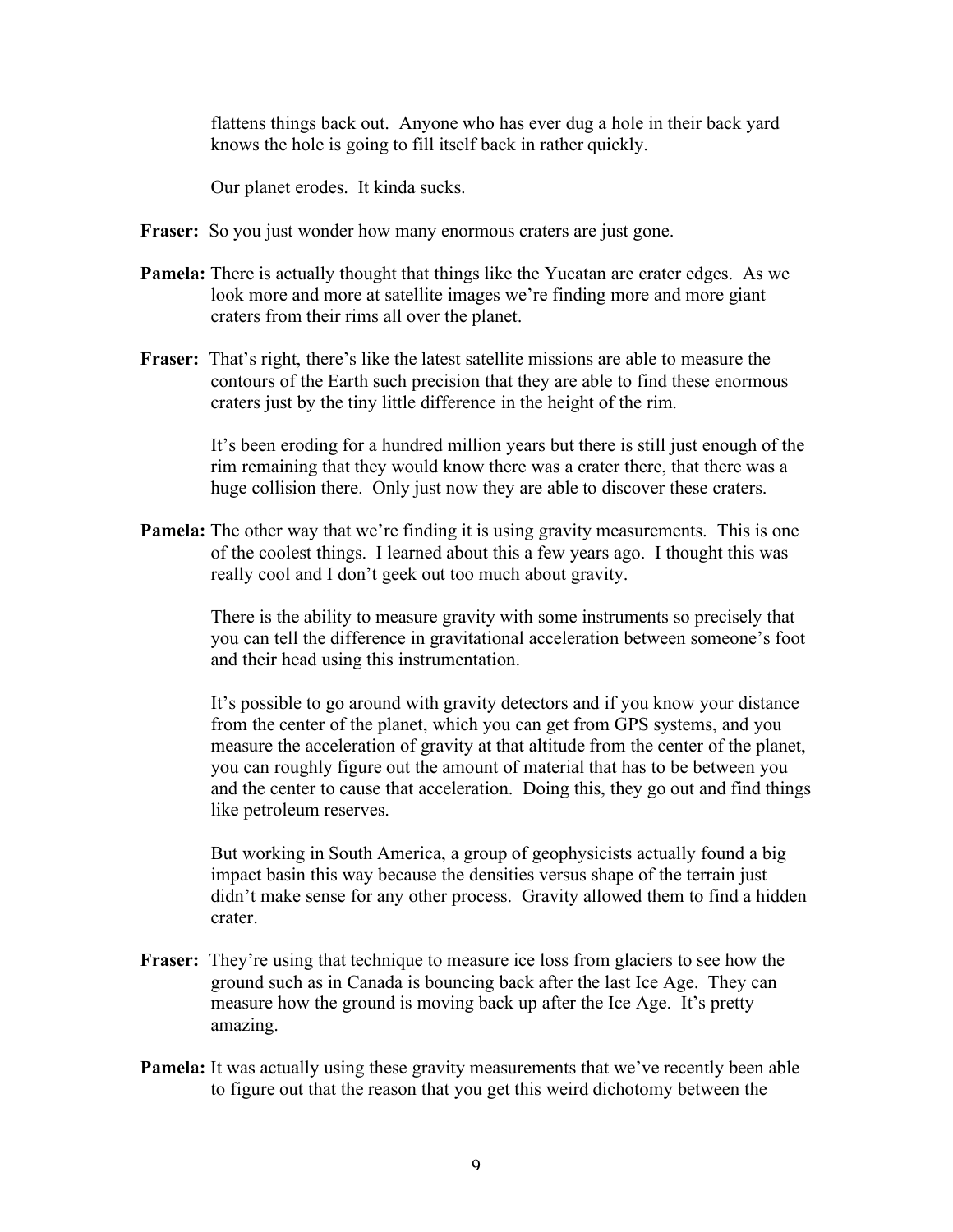northern and southern hemispheres of Mars is because Mars got whacked by a really big object. We didn't know about what had happened for a long time because of the volcanic system that spews volcanic material all over the boundary between the highlands and the lowlands. We had to figure out how does that boundary move beneath the lava flows.

A group of geophysicists combined topographical maps that show the altitude of the terrain with gravity maps that were extremely precise. They were able to determine that if we assume that the crust of Mars has this density and the lava flows have this density, what do the boundaries between these have to look like in order to get the gravity we observe and the altitude of the land that we observe.

When they did this, they could basically peel off all the volcanoes and see what the crust looked like beneath them. They were able to find that the boundary between the highlands and the lowlands is basically a perfect ellipse around Mars. You pretty much can only get that shape if you whack Mars and you make an impact basin.

There are ways that you can work really hard with other models and twist parameters and other things and jump through lots of hoops and ignore Ockham's razor and get this to happen other ways. But the easiest way to explain those results is to say that Mars got whacked with something over 2,000 kilometers in diameter and didn't end up producing a moon in the process but instead created this dichotomy between the highlands and lowlands.

- **Fraser:** Wow, so a couple more things. One was just to talk a bit about how the gravity and structure of what gets hit changes the nature of the crater itself.
- **Pamela:** It's not just the gravity, it's also the surface that's getting hit. So if you impact on top of a bunch of ices and say you dig up the soil beneath the ices and spread them out on the top of the ice.

Then you can get these really neat plateau craters where over time the ice around the crater in this ejecta blanket might vaporize or sublimate away and as this ice goes straight to gas where the soil has been dug up and plopped down onto the ice it can't do that. You end up with that layer of ice basically protected by the ejecta that's on top of it and everything else around it gets lower and lower and vaporizes into the atmosphere.

You also have depending on the gravity the amount of stuff that gets flown up is going to differ. If you hit a really big heavy object with a rock, the gravity of that object is going to hold on to the material and make it not fly out quite so much.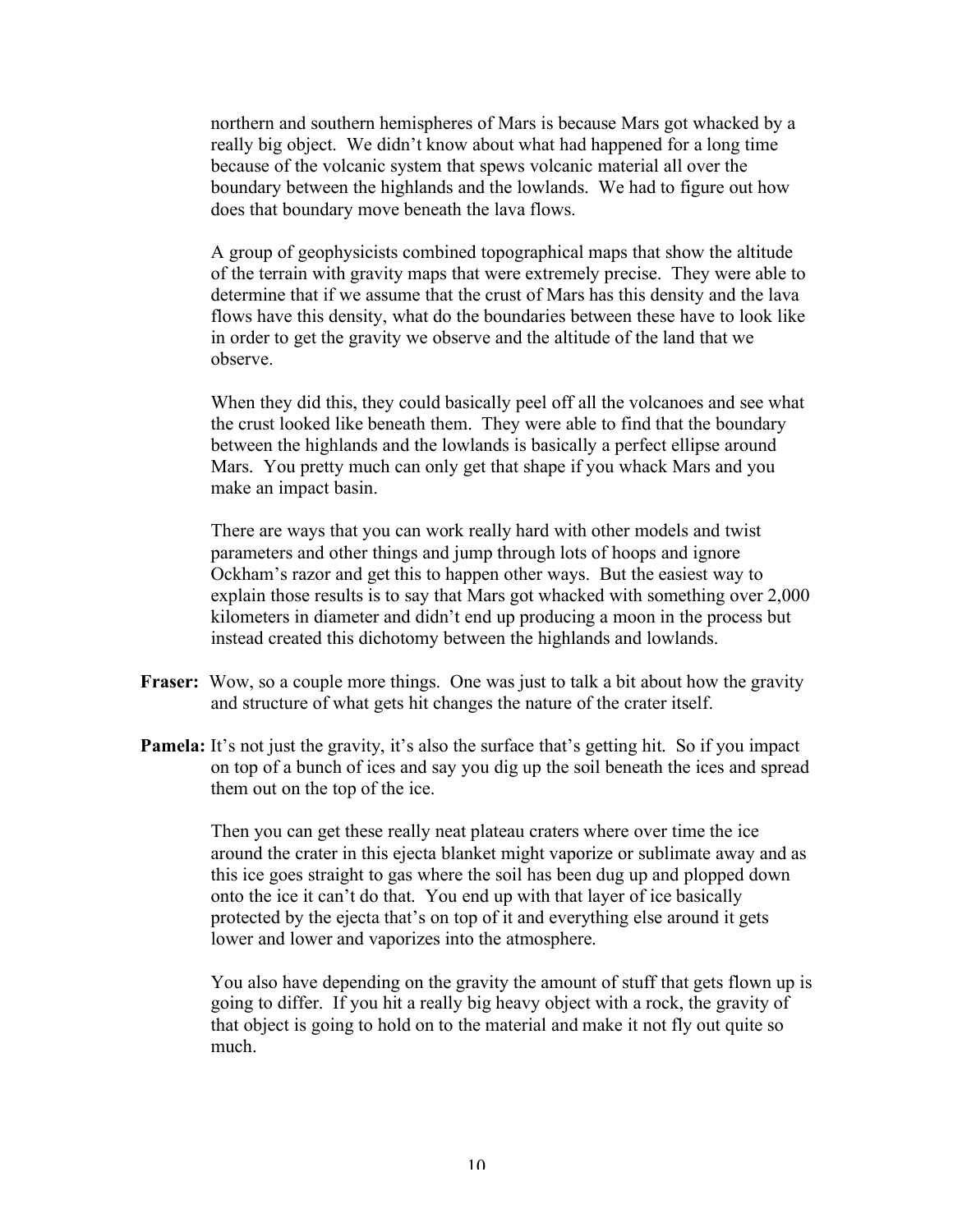But if you hit something much smaller you launch rocks from Mars to Earth. So the height of the crater walls is going to be a function of the density of the material you're hitting and the gravity of whatever it is that you're hitting. It all plays together.

**Fraser:** I know we mentioned when we were doing our tour through the solar system some of the bizarre crater formations in some of Saturn's moons.

**Pamela:** The death star.

- **Fraser:** Yeah, where it almost looks like it's hitting a real spongy material and the material is just collapsing. I think there's one last really good use for craters that we haven't talked about which is when the astronauts return back to the moon one of the things that they will be looking at is the craters at the southern pole of the moon which are in some cases eternally in sunlight and in other cases eternally in shadow and may even hold water ice.
- **Pamela:** One of the things that is amazing that I just learned this week is the difference in altitude between the base and the rim of some of these craters is like four kilometers. That's about two miles.

We talk about Denver, the mile high city. Imagine standing on the edge of something twice the altitude or more of Denver looking down. There is an amazing movie they showed us of a little tiny sad little lander craft coming in and just perching on the very edge of one of these craters.

- **Fraser:** Nancy, one of the writers did a story about that on Universe Today. We've got the video on the site. It's kind of scary.
- **Pamela:** The reason that we're looking to do this is when you land at the equator of the moon, in daylight you're several hundred degrees. When in darkness, you're at minus a couple hundred degrees. Pick Fahrenheit or Celsius it really doesn't matter it's really huge swings in temperature either way you go.

Once you get down into one of the craters in constant darkness the temperatures stay constant. One of the things about electronics is they don't really like to have their temperature messed with. We can engineer things that work at a couple hundred degrees and we can engineer things that work at a negative couple hundred degrees. It's hard to engineer things that can survive huge temperature swings.

If we go to one of the poles of the moon you can stick your habitats down in the shaded part and just keep people warm and stick your solar panels straight up and they will be in constant daylight. So you have constant power and thermal regulation. It's just a lot easier to function that way.